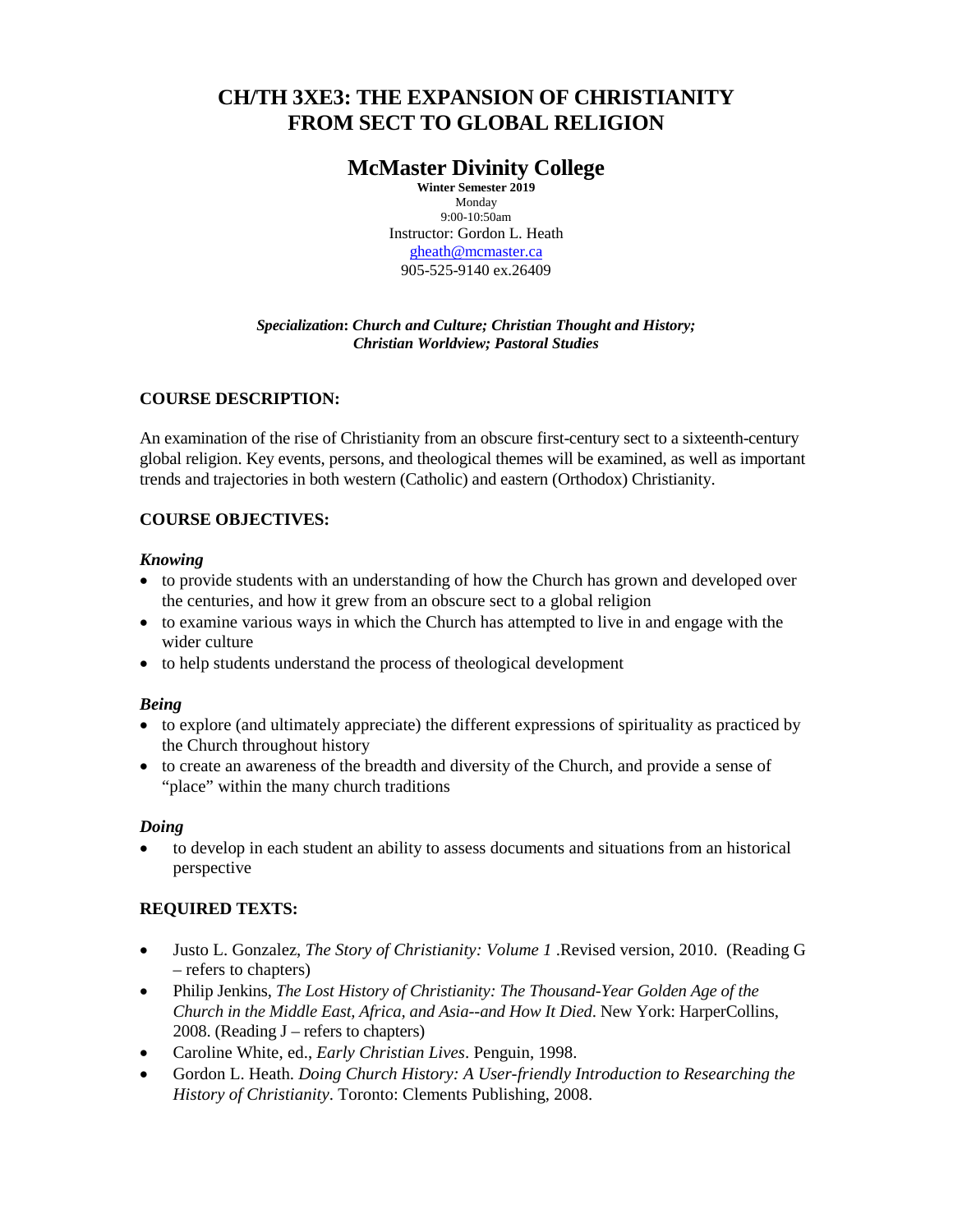• Thomas A' Kempis, *The Imitation of Christ* (any publisher, but a recent translation would be helpful) Also available free online: http://www.documentacatholicaomnia.eu/03d/1380- 1471, Kempis. Thomas, The Imitation Of Christ, EN.pdf

All required textbooks for this class are available from the College's book service, READ On Bookstore, Room 145, McMaster Divinity College. Texts may be purchased on the first day of class. For advance purchase, you may contact READ On Bookstore, 5 International Blvd, Etobicoke, Ontario M9W 6H3: phone 416.620.2934; fax 416.622.2308; email [books@readon.ca.](mailto:books@readon.ca) Other book services may also carry the texts.

## **GENERAL COMMENTS:**

- Academic dishonesty is a serious offence that may take any number of forms, including plagiarism, the submission of work that is not one's own or for which previous credit has been obtained, and/or unauthorized collaboration with other students. Academic dishonesty can result in severe consequences, e.g., failure of the assignment, failure of the course, a notation on one's academic transcript, and/or suspension or expulsion from the College. Students are responsible for understanding what constitutes academic dishonesty. Please refer to the Divinity College Statement on Academic Honesty ~ [https://www.mcmasterdivinity.ca/programs/rules-regulations.](https://www.mcmasterdivinity.ca/programs/rules-regulations)
- McMaster Divinity College uses inclusive language for human beings in worship services, student written materials, and all of its publications. In reference to biblical texts, the integrity of the original expressions and the names of God should be respected, but you will need to use gender-inclusive language for humans, and you will need to quote from a gender-inclusive version such as the following: NRSV (1989), NCV (1991), TEV/GNB/GNT (1992), CEV (1995), NLT (1996), TNIV (2005), and the Common English Bible (CEB 2011).
- Essays must be handed in at the beginning of the class on the day they are due. All other essays will be considered to be late. Students may be exempted from the late penalty of 3% per day (not including weekends) if they attach to their essay a letter explaining the genuine emergency that delayed them. Late assignments (even ones with an extension) will not receive comments and constructive criticism from the professor.
- The essay should be handed directly to the instructor. To avoid any potential problems, students are advised to keep their working notes and a copy of their paper until a final mark has been received.
- Unless noted otherwise, all written work must conform to the *McMaster Divinity College Style Guidelines for Essays and Theses*.
- Please turn off your cell phone and/or pager before the class begins.
- Please do not attend class if you are ill and contagious (e.g. the flu).

## **COMMENTS ON ASSIGNMENTS**

## • **Biographical Homily (or creative alternative) (Due: 25 February, in class)**

This five-page homily is based on one of the persons in Caroline White, ed., *Early Christian Lives*. An alternative is to come up with a way of communicating the significance of the person for Christian living today. See professor if you are choosing this alternative route.

## • **Off-Campus Visit & Reflection (Due: 11 March, in class)**

This three page assignment requires you to visit an Orthodox Church for a Sunday worship service, and to write a reflection paper. Please keep in mind the following: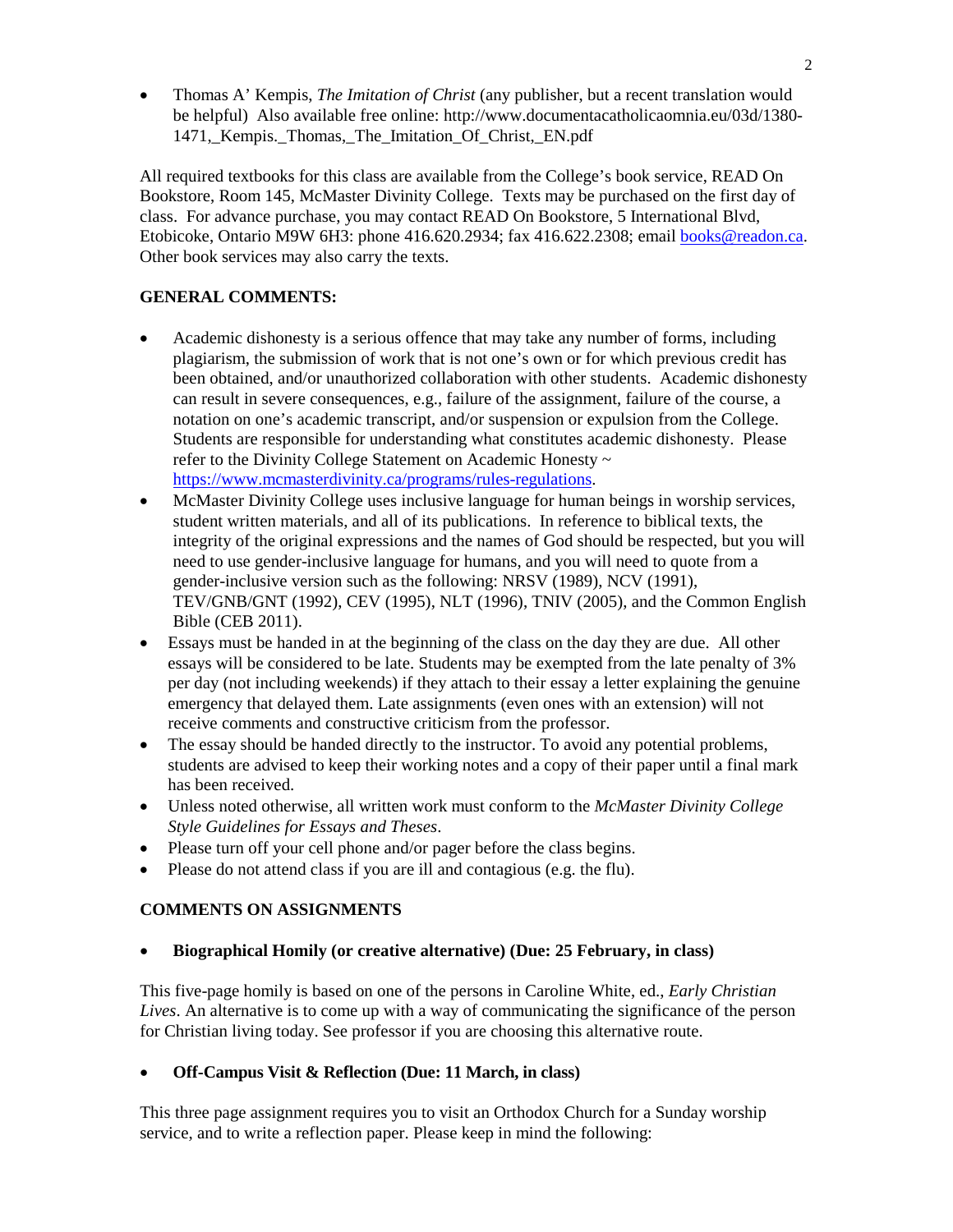1. When you attend, be respectful. Do not "take notes" like a tourist, but participate as much as you are able. Again, do not show up to criticize, but to learn and grow.

2. Your reflection should note things like (but not limited to) the following:

a. the liturgy, the architecture, the iconography, the sacraments, the music, the theology expressed (verbally but also in other ways)

b. how/why did it differ from what you are used to?

3. Relate the visit to your specialization.

4. Attach a bulletin (if available) to your reflection.

#### • **Event Research Paper (Due: 25 March, in class)**

This ten-page assignment provides the opportunity to develop skills in historical research is concerned with trying to gain an understanding of why a particular event in the church occurred. A clearly stated and argued thesis is central to this assignment. In order to do this, you must not only study primary sources, but also secondary sources. As you study the relevant secondary sources you will come to realize that different authors may have opposing interpretations as to why a particular event occurred. These differences are important to note and understand. See *Doing Church History* for further instructions. There are a number of ways in which this research is to be completed:

- o Traditional academic research paper (5 pages)
- o Non-traditional formats (5 pages)
	- $\checkmark$  Popular article for a church or denominational publication (2-3 pages)
	- $\checkmark$  Popular article for a public audience, and to be posted on a blog or Facebook (2-3 pages)

The topic for the paper should relate to the student's specialization. Results of research will be shared with the class at the end of the semester.

o *Church and Culture Specialization*

The primary focus of this research should be on a theological analysis of the person's theological contribution. The interplay between Christian theology and culture should be a critical part of this analysis.

o *Christian Thought and History Specialization*

The research for this specialization should focus on developing critical knowledge of a key person in Christian history, including her or her contribution to the life and trajectory of the church and its theological development.

o *Christian Worldview Specialization*

Research for this specialization should focus on a construction of one's theological position in regards to an issue related to ministry based on the person's life and ministry.

o *Pastoral Studies Specialization* Research for this specialization can go in one of two directions. First, it can focus on a theological construction of one's theological position - based on the person's life and ministry. Second, it can deal with developing a strategy for dealing with an issue today based on how the person dealt with an issue in the past.

In all cases, a brief summary of the events of the person's life should be a part of the assignment.

#### • **Journal Reflections on Three "Issues" Related to the Church's Global Advance**

Students are to journal three issues (theological, pastoral, political, cultural, etc.) related to the church's advance - including a way forward for dealing with such issues. Students will be given an opportunity to share these in the final class. Relate these issues to your specialization.

#### • **Recite Apostles Creed**

All students are required to memorize and recite the Apostles Creed. This can be done at any time during the semester, and is to be recited to the professor. This assignment is a "pass/fail" assignment – it must be passed in order to pass the class.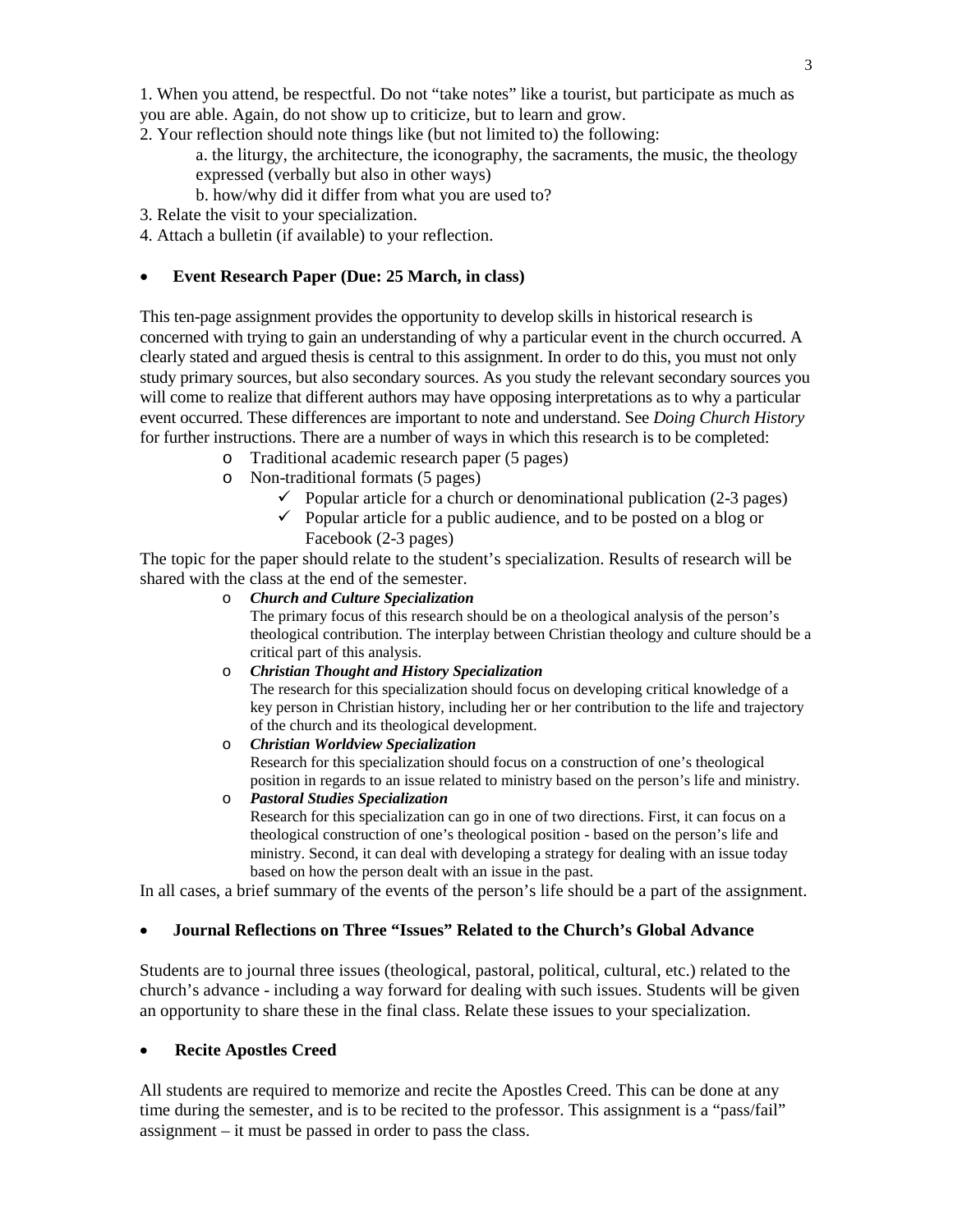#### **GRADING:**

- Biographical Homily (or creative alternative): 20%
- Off-Campus Visit & Reflection: 20%
- Research Paper:  $40\%$
- Journal Reflections: 15%
- Participation: 5%
- Recite Apostles Creed: pass/fail (this must be passed in order to pass the class)

#### **CLASS SCHEDULE:**

#### **ANTIQUITY TO MEDIEVAL (0-500)**

- Jan 7 **Introduction to the Class, and to the Study of the History of Christianity**  *\*Doing Church History* Reading Due"
- Jan 14 **The Roots of the Christian "Sect" and Its Early Growth** Readings: G. 1-4
- Jan 21 **Life & Practice in the Early Church** Readings: G. 9, 11
- Jan 28 **From Outcasts to Rulers** Readings: G. 5-8; 10, 12
- Feb 4 **Councils, Creeds and Canon** Readings: G. 13-26

#### **MEDIEVAL TO MODERN (500-1000)**

- Feb 11 **The Church of Africa** Readings:
- Feb 18 *Reading Week (no class)*
- Feb 25 **The "Dark Ages" and the Rise of the Papacy** Readings: G. 27

\**Biographical Assignment Due*\*

- Mar 4 **The Church of the East** Readings: G. 28; J. 1-3
- Mar 11 **The Conversion of Northwestern Europe** Readings: G. 29-30 \**Off-Campus Visit Paper Due*\*
- Mar 18 **Christendom in the West, and Disaster in the East** Readings: G. 32-33; J. 4-7
- Mar 25 **The Crusades** Readings: G. 31 \**Research Paper Due*\*